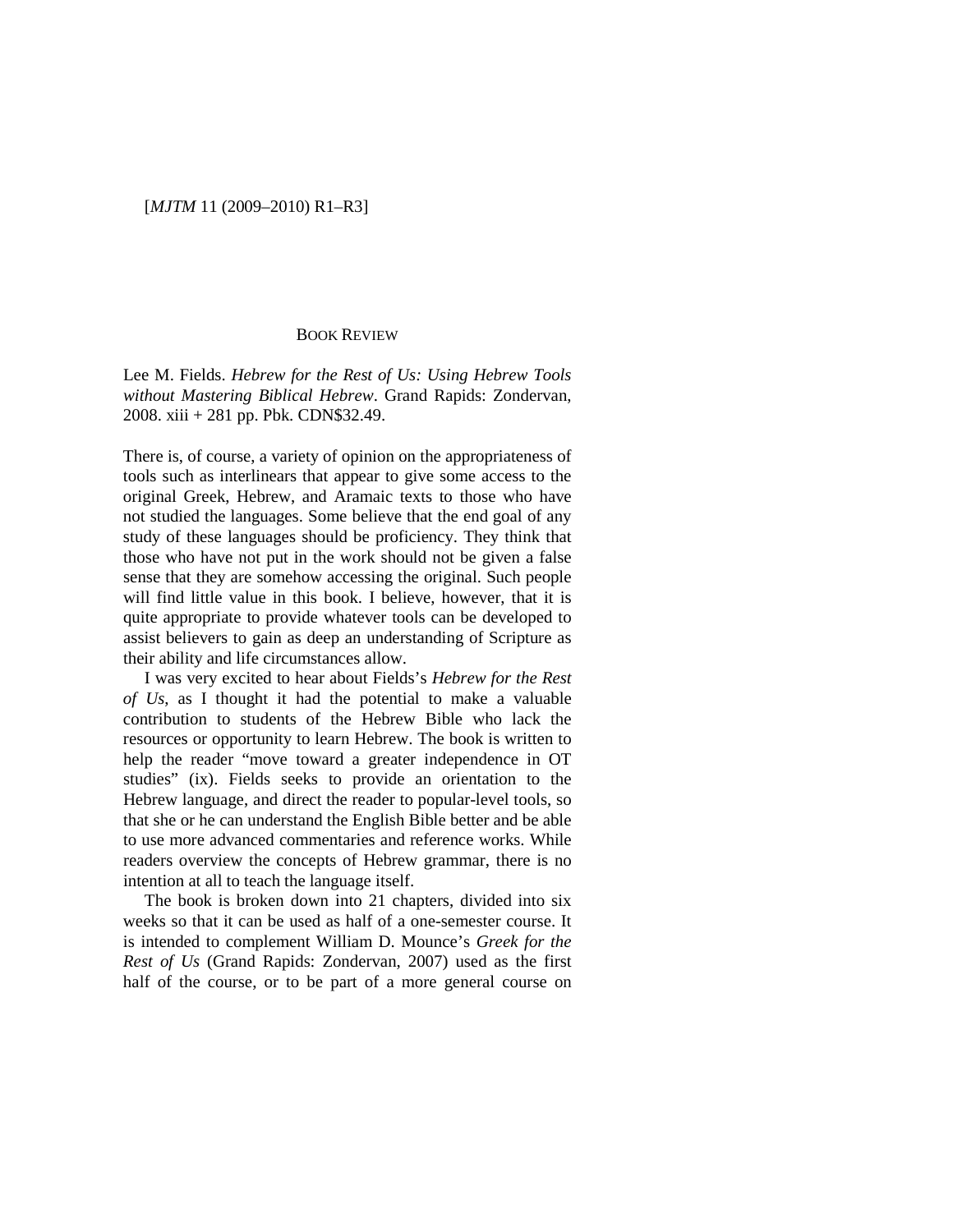## R2 *McMaster Journal of Theology and Ministry* 11

hermeneutics. The transliteration system and table formats, however, have enough in common with Zondervan's *Basics of Biblical Hebrew* by Gary Pratico and Miles Van Pelt to allow for a smooth transition for students who want to go further.

Week 1 covers the consonants and the history of the Hebrew language, and includes practice drawing the letters. Week 2 covers the vowels and adds a chapter on how we got the Old Testament. The inclusion of chapters on the history of the Hebrew language and the origin of the Old Testament seems to be to allow students time to learn the alphabet and the vowels, which are essential for the rest of the book. No other significant memory work is required. Week 3 looks at the Hebrew root system, and discusses clauses, conjunctions, and prepositions. Week 4 covers nominals, including the article and adjectives. Week 5 covers verbals, overviewing all conjugations and stems, including infinitives and participles. Only concepts are learned, with a selection of strong forms presented for illustration. Week 6 looks at how Hebrew poetry and prose function, as well as how to do a word study, and what resources are available.

On the whole the book achieves its goal admirably. A reader who masters its material will have a decent understanding of Hebrew syntax and be able to follow commentaries that discuss Hebrew grammar. Fields has done a good job of anticipating and teaching the grammatical terms that readers will need in order to read commentaries, grammars, and other secondary sources. For example, Fig. 13.3, "Various Names Used for Hebrew Tense Forms," helps the reader understand the relationships of the terms *qatal, qtl,* "suffixed," and "perfect" to each other with reference to conjugation (152). His presentation of complex matters is necessarily simplistic, but he warns the reader of this and his simplifications are comparable to those typical of firstyear courses. In fact, perhaps the warnings of oversimplification are more likely to be heeded by his readers than by students who are learning to translate.

The tone of the book stays light and occasionally humorous. Chapter titles and comments throughout the book introduce light humour that occasionally elicits a groan, and helps to keep the book engaging through some very dense and complex material.